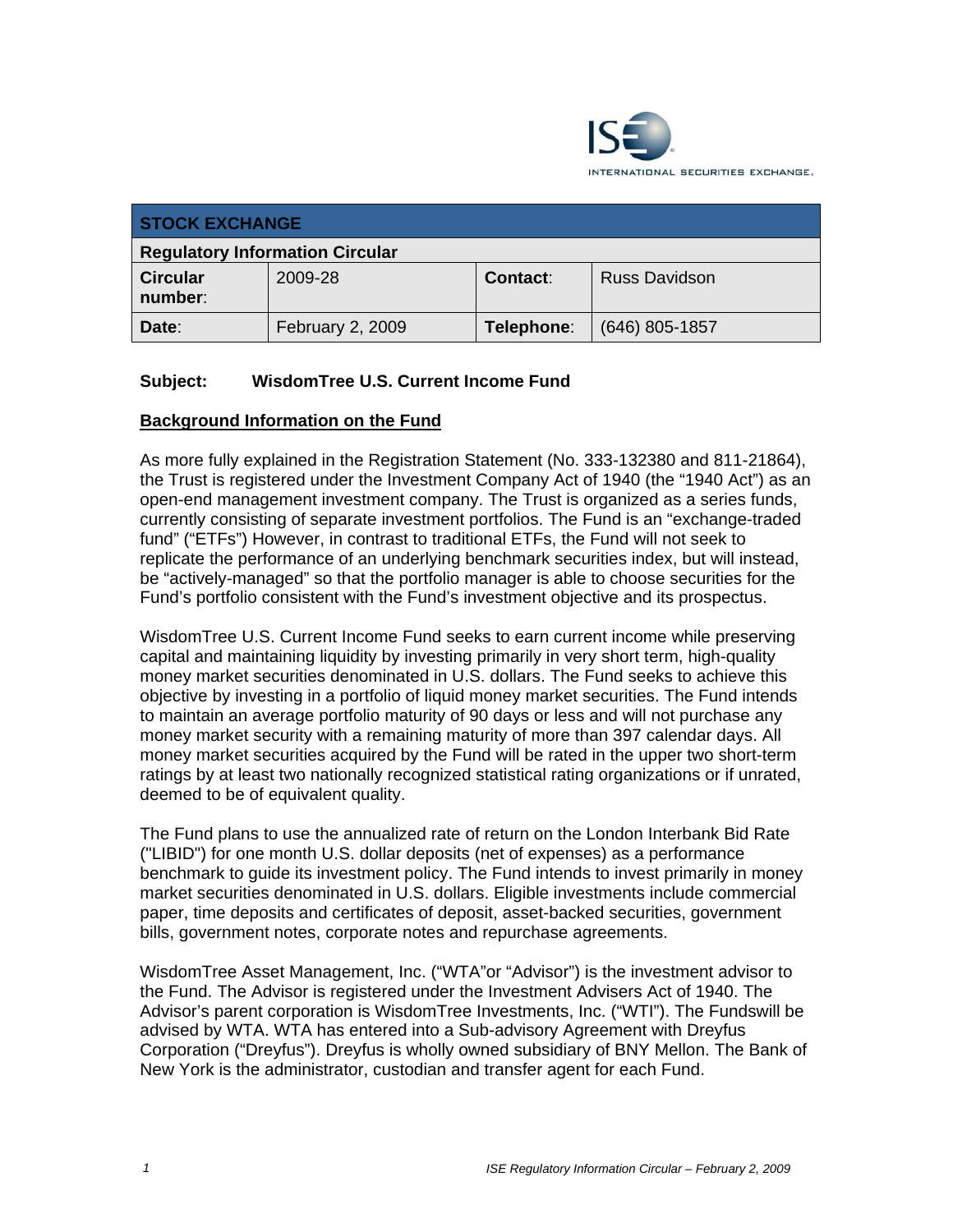As described more fully in the Trust's Prospectus and Statement of Additional Information ("SAI"), the Fund issues and redeems Shares at their net asset value ("NAV") only in large blocks of 200,000 Shares (each block of 200,000 Shares called a "Creation Unit"), in exchange for a basket of money market securities and/or cash. Each International Currency Income Fund also may issue and redeem Creation Units in exchange for a designated basket of non-U.S. currency and an amount of U.S. cash. Shares of the Fund will trade at market prices that may differ from the NAV. Shares of the Fund are redeemable only in Creation Units in exchange for cash. Except when aggregated in Creation Units, the Shares may not be redeemed with the Trust.

The Trusts registration statement describes the various fees and expenses for the Fund's Shares. For a more complete description of the Fund and the underlying index, visit www.wisdomtree.com.

### **Disclosure of Portfolio Holdings**

Unlike traditional ETFs that are not required to provide daily portfolio disclosure, the Funds will prior to the opening each business day, make publicly available on their website, www.wisdomtree.com, a file of all the portfolio securities and other assets held by each Fund and the quantities thereof, as of the close of business on the prior business day, reflecting all securities bought and sold on such prior business day. This information will be available to investors and market participants accessing the Funds' website and will form the basis for each Funds calculation of NAV as of the close of regular trading on the Exchange's Core Trading Session (normally 4:00 p.m. Eastern Time).

### **Portfolio Indicative Value**

NYSE Arca will disseminate, at least every 15 seconds, through the facilities of the Consolidated Tape Association, an estimated value for the Fund's on a per-Share basis (the "Portfolio Indicative Value"). The Portfolio Indicative Value is designed to provide investors with a reference value which can be used in connection with other related market information.

The NYSE Arca does not guarantee the accuracy or completeness of the Portfolio Indicative Value. The Portfolio Indicative Value is determined by dividing the "Estimated Fund Value" as of the time of the calculation by the total Shares outstanding. "Estimated Fund Value" is the sum of the estimated amount of cash held in the Fund's portfolio, the estimated value of the securities held in the Fund's portfolio and the estimated amount of accrued interest, minus the estimated amount of liabilities.

The Portfolio Indicative Value on a per-Share basis disseminated should not be viewed as a real time update of the NAV, which is calculated only once a day.

#### **Other Information about the Fund**

The Fund intends to pay out dividends, if any, monthly.

The Depository Trust Company ("DTC") will serve as securities depository for the Shares, which may be held only in book-entry form; stock certificates will not be issued. DTC, or its nominee, is the record or registered owner of all outstanding Shares.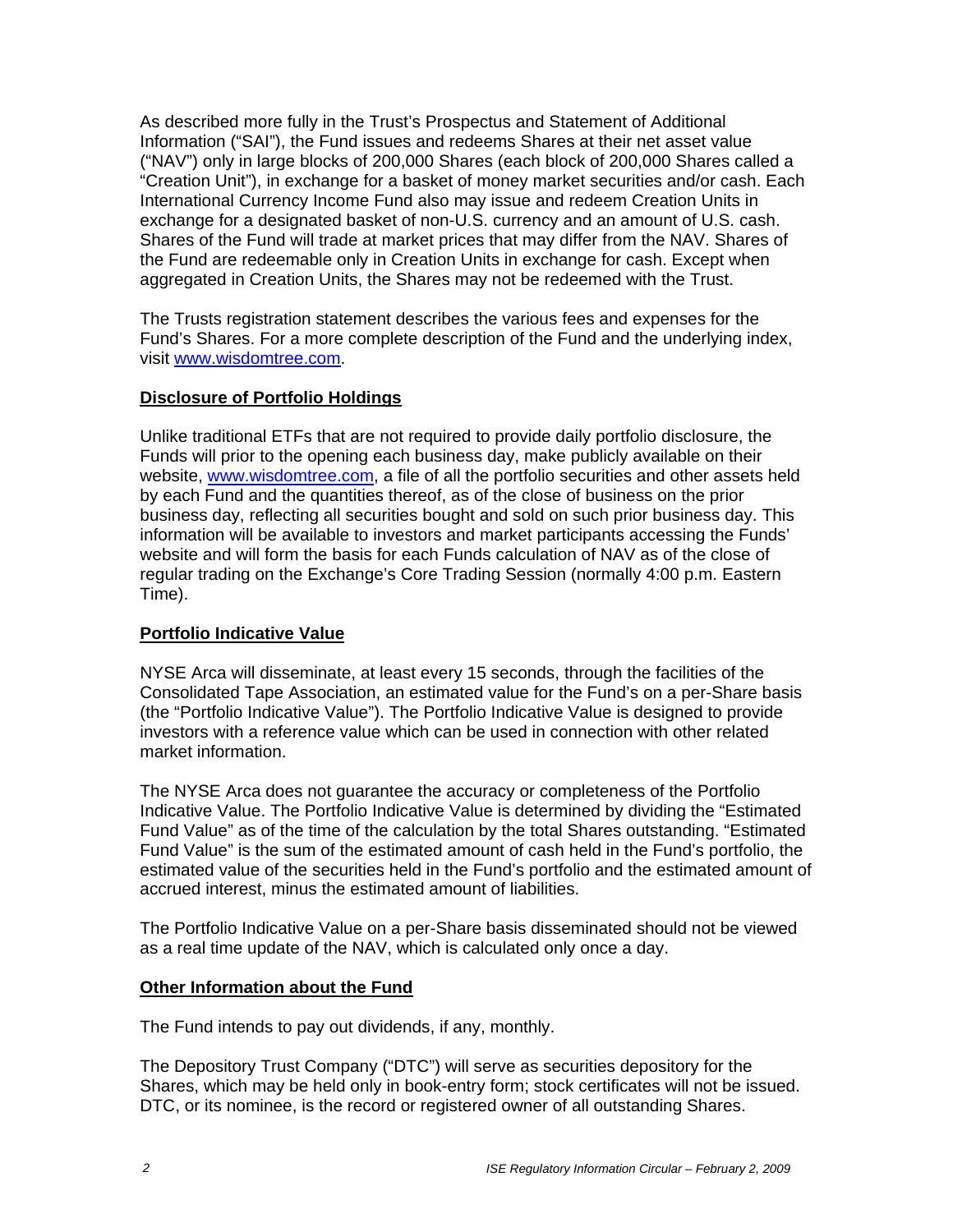The NAV of each Fund's shares is calculated once daily each day the New York Stock Exchange ("NYSE") is open for business (a "Business Day") as of the close of regular trading on the NYSE, generally 4:00 p.m. Eastern time. NAV per share is calculated by dividing a Fund's net assets by the number of Fund shares outstanding. In calculating a Fund's NAV, Fund investments generally are valued using market valuations. Short-term debt securities with remaining maturities of 60 days or less generally are valued on the basis of amortized cost. U.S. fixed income assets may be valued as of the announced closing time for such securities on any day that the Securities Industry and Financial Markets Association announces an early closing time.

### **Purchases and Redemptions in Creation Unit Size**

Equity Electronic Access Members ("Equity EAMs") are hereby informed that procedures for purchases and redemptions of Shares in Creation Units are described in the Trust's Prospectus and SAI and that Shares are not individually redeemable but are redeemable only in Creation Unit aggregations or multiples thereof.

The Trust's Prospectus and SAI describe additional procedures and requirements that apply to the creation and redemption of Shares.

#### **Principal Risks**

Interested persons are referred to the Trust's Prospectus for a completed description of risks associated with an investment in the Shares. As noted in the Prospectus, the Shares may trade at market prices that may differ from their NAV. The NAV of the Shares will fluctuate with changes in the market value of the Fund's holdings. The market prices of the Shares will fluctuate in accordance with changes in NAV as well as the supply and demand for the Shares.

#### **Exchange Rules Applicable to Trading in the Shares**

The Shares are considered equity securities, thus rendering trading in the Shares subject to the Exchange's existing rules governing the trading of equity securities.

### **Trading Hours**

Trading in the shares on ISE is on a UTP basis and is subject to ISE equity trading rules. The shares will trade from 8:00 a.m. until 8:00 p.m. Eastern Time. Equity EAMs trading the shares during the Extended Market Sessions are exposed to the risk of the lack of the calculation or dissemination of underlying index value or intraday indicative value ("IIV"). For certain derivative securities products, an updated underlying index value or IIV may not be calculated or publicly disseminated in the Extended Market hours. Since the underlying index value and IIV are not calculated or widely disseminated during Extended Market hours, an investor who is unable to calculate implied values for certain derivative securities products during Extended Market hours may be at a disadvantage to market professionals.

### **Trading Halts**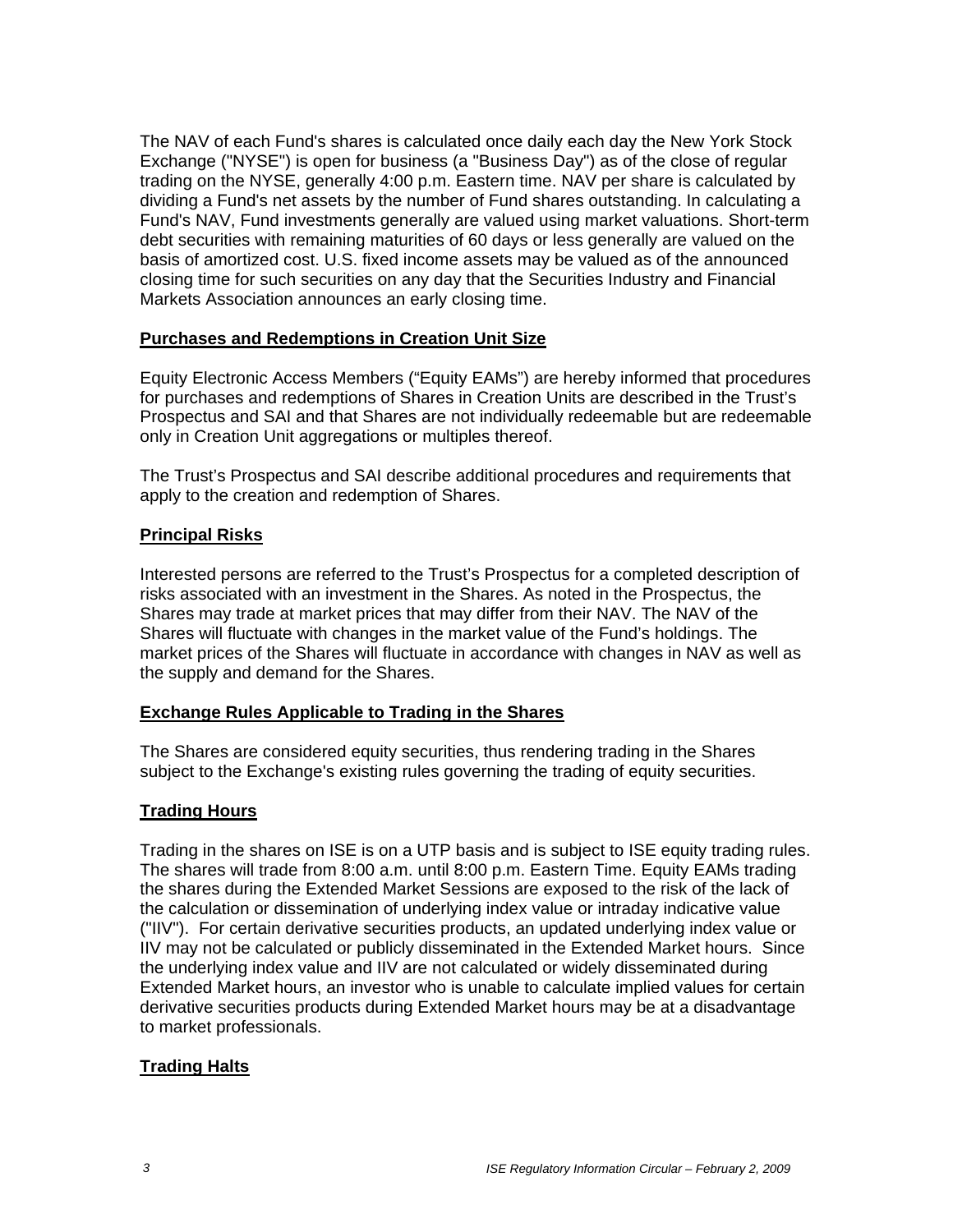ISE will halt trading in the Shares of a Trust in accordance with ISE Rule 2101(a)(2)(iii). The grounds for a halt under this Rule include a halt by the primary market because it stops trading the Shares and/or a halt because dissemination of the IIV or applicable currency spot price has ceased, or a halt for other regulatory reasons. In addition, ISE will stop trading the Shares of a Trust if the primary market de-lists the Shares.

## **Delivery of a Prospectus**

Pursuant to federal securities laws, investors purchasing Shares must receive a prospectus prior to or concurrently with the confirmation of a transaction. Investors purchasing Shares directly from the Fund (by delivery of the Deposit Amount) must also receive a prospectus.

Prospectuses may be obtained through the Distributor or on the Fund's website. The Prospectus does not contain all of the information set forth in the registration statement (including the exhibits to the registration statement), parts of which have been omitted in accordance with the rules and regulations of the SEC. For further information about the Fund, please refer to the Trust's registration statement.

### **Exemptive, Interpretive and No-Action Relief Under Federal Securities Regulations**

The Commission has issued a letter dated May 9, 2008 (the "No-Action Letter") granting exemptive or no-action relief from certain rules under the Securities Exchange Act of 1934 for the Shares.

## **Regulation M Exemptions**

Under the No-Action Letter, the Fund is exempted from Rule 101 pursuant to paragraph (c)(4) of Rule 101, permitting persons who may be deemed to be participating in a distribution of the Shares to bid for or purchase Shares during their participation in such distribution. The Fund is exempted under Rule 102(d)(4), permitting a Fund to redeem Shares during the continuous offering of Shares.

### **Rule 10b-17 (Untimely Announcement of Record Dates)**

The SEC has granted an exemption from the requirements of Rule 10b-17 that will cover transactions in the Shares.

### **Section 11(d)(1); Rule 11d1-2 (Customer Margin)**

The SEC has taken a no-action position under Section  $11(d)(1)$  that will permit brokerdealers that do not create Shares but engage in both proprietary and customer transactions in such Shares exclusively in the secondary market to extend or maintain or arrange for the extension or maintenance of credit on the Shares, in connection with such secondary market transactions. For broker-dealers that engage in the creation of Shares, the SEC has also taken a no-action position under Rule 11d1-2 that will cover the extension or maintenance or the arrangement for the extension or maintenance of credit on the Shares that have been owned by the persons to whom credit is provided for more than 30 days.

## **Rule 15c1-5 and 15c1-6 (Disclosure of Control and Interest in Distributions)**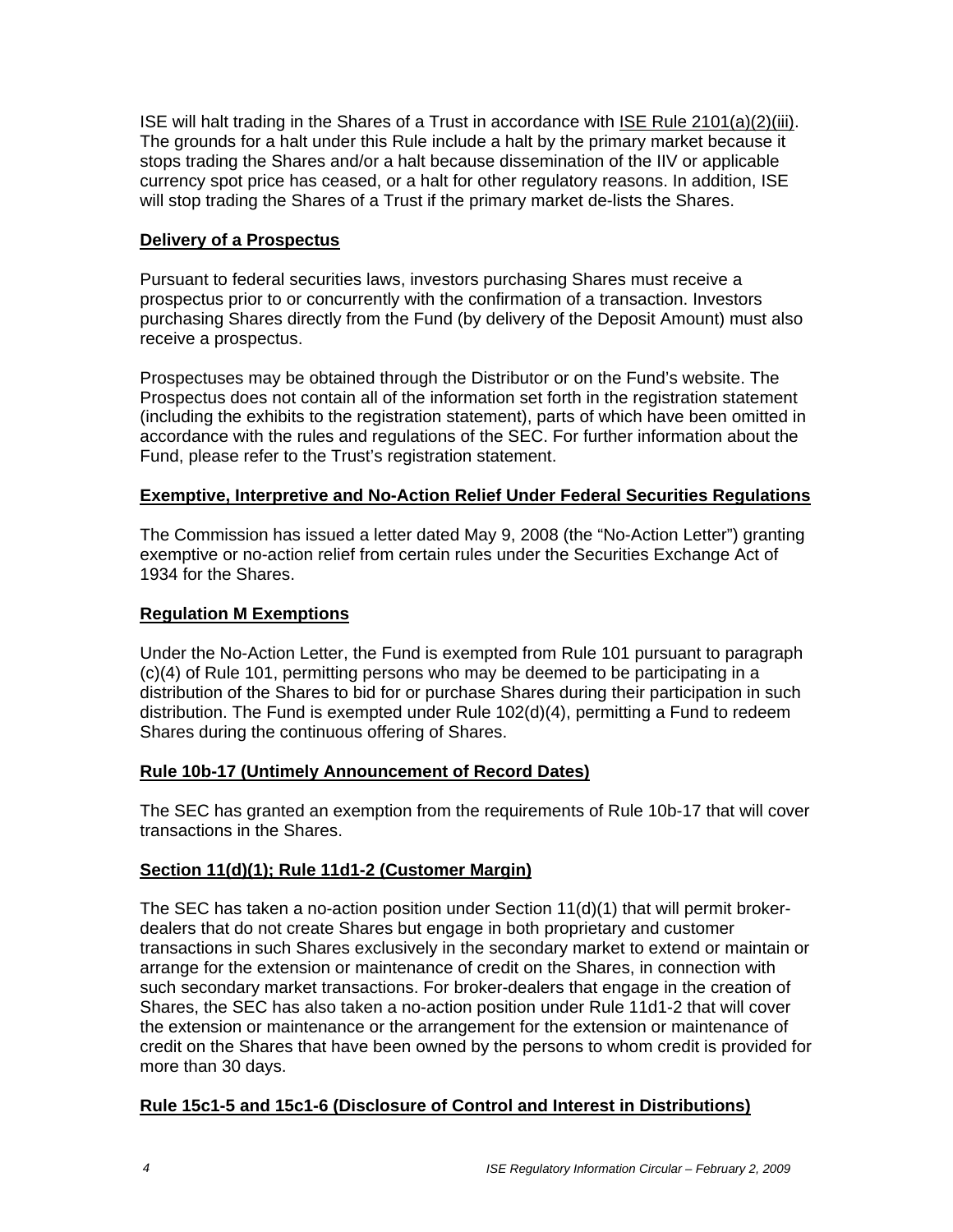The SEC has taken a no-action position under Rule 15c1-5 that will permit a brokerdealer to execute transactions in Shares without disclosing any control relationship with an issuer of a component security. In addition, the SEC has taken a no-action position under Rule 15c1-6 that will permit a broker dealer to execute transactions in the Shares without disclosing its participation or interest in a primary or secondary distribution of a component security.

Equity EAMs are referred to the full text of the No-Action Letter for additional information.

**This Regulatory Information Circular is not a statutory Prospectus. Equity EAMs should consult the Trust's Registration Statement, SAI, Prospectus and the Fund's website for relevant information.**